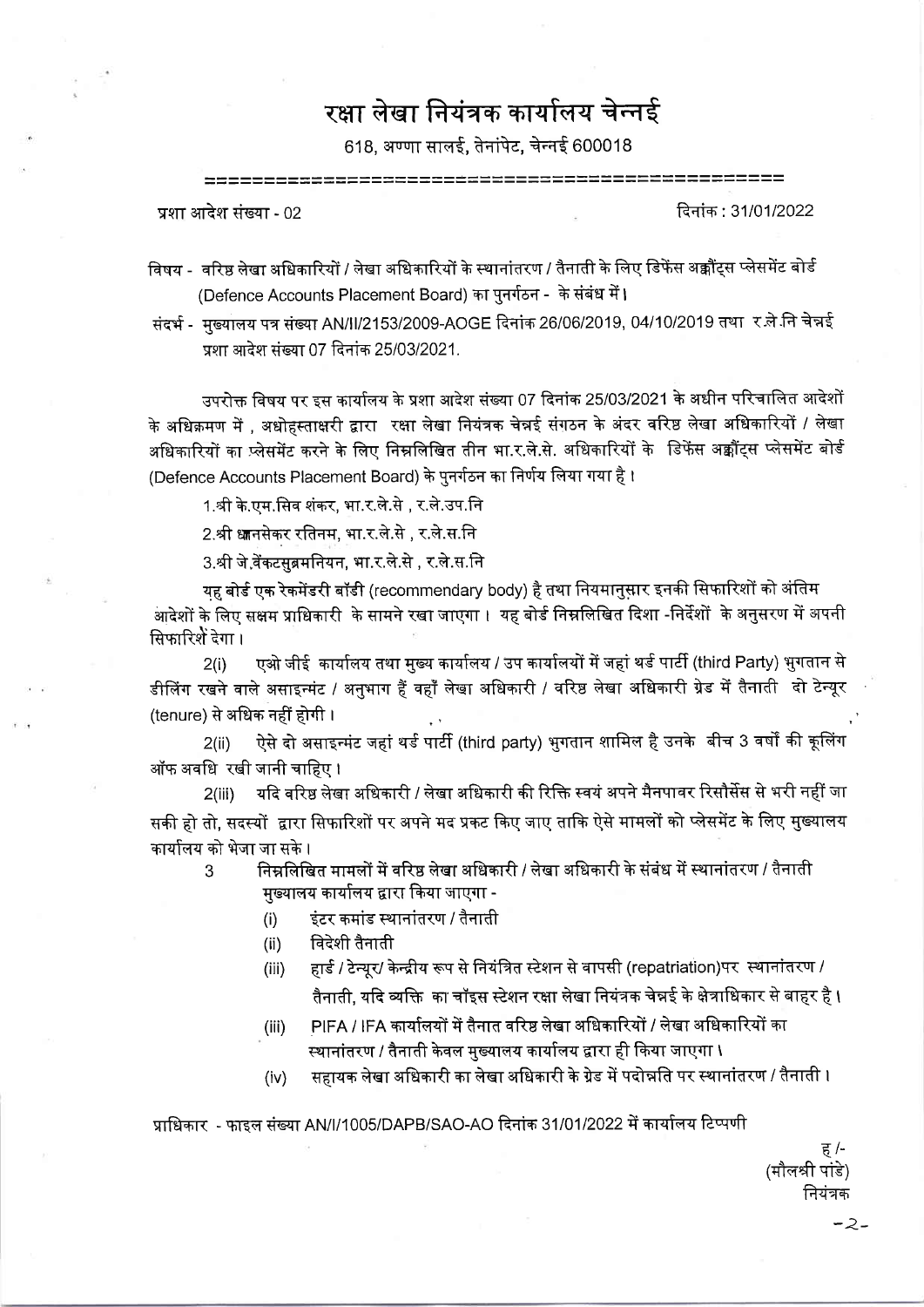प्रति

1. र.ले.म.नि., दिल्ली छावनी

2. श्री के.एम.सिव शंकर, भा.र.ले.से., र.ले.उप.नि.

3. श्री धनसेकर रतिनम, भा.र.ले.से , र.ले.स.नि

4. श्री जे.वेंकटसुब्रमणियन, भा.र.ले.से., र.ले.स.नि.

5. मुख्य कार्यालय में सभी व.ले.अ / ले.अ

6. मुख्य कार्यालय के सभी अनुभाग

7. र.ले.नि. चेन्नई के अधीन सभी उपकार्यालय

8. संगणक केंद्र - र.ले.नि. चेन्नई वैबसाइट में अपलोड करने के लिए

9. र.ले.नि के वैयक्तिक सचिव

10. अतिरिक्त प्रति

### रक्षा लेखा उप नियंत्रक (प्रशा)

क, विग्नेश, भार.ते.से. / K. VIGNESH, IDAS र.ले.उ.नि. व वरि.उप ए.वि.स. / DCDA & Sr. Dy IFA कार्यालय रक्षा लेखा नियंत्रक व ए.वि.स.चेन्नई Coffice of the CDA & IFA Chennai<br>618,अण्णा सालई, तेनांपेट, चेन्नई 618, Anna Salai, Teynampet, चेन्नई / Chennai-600 018.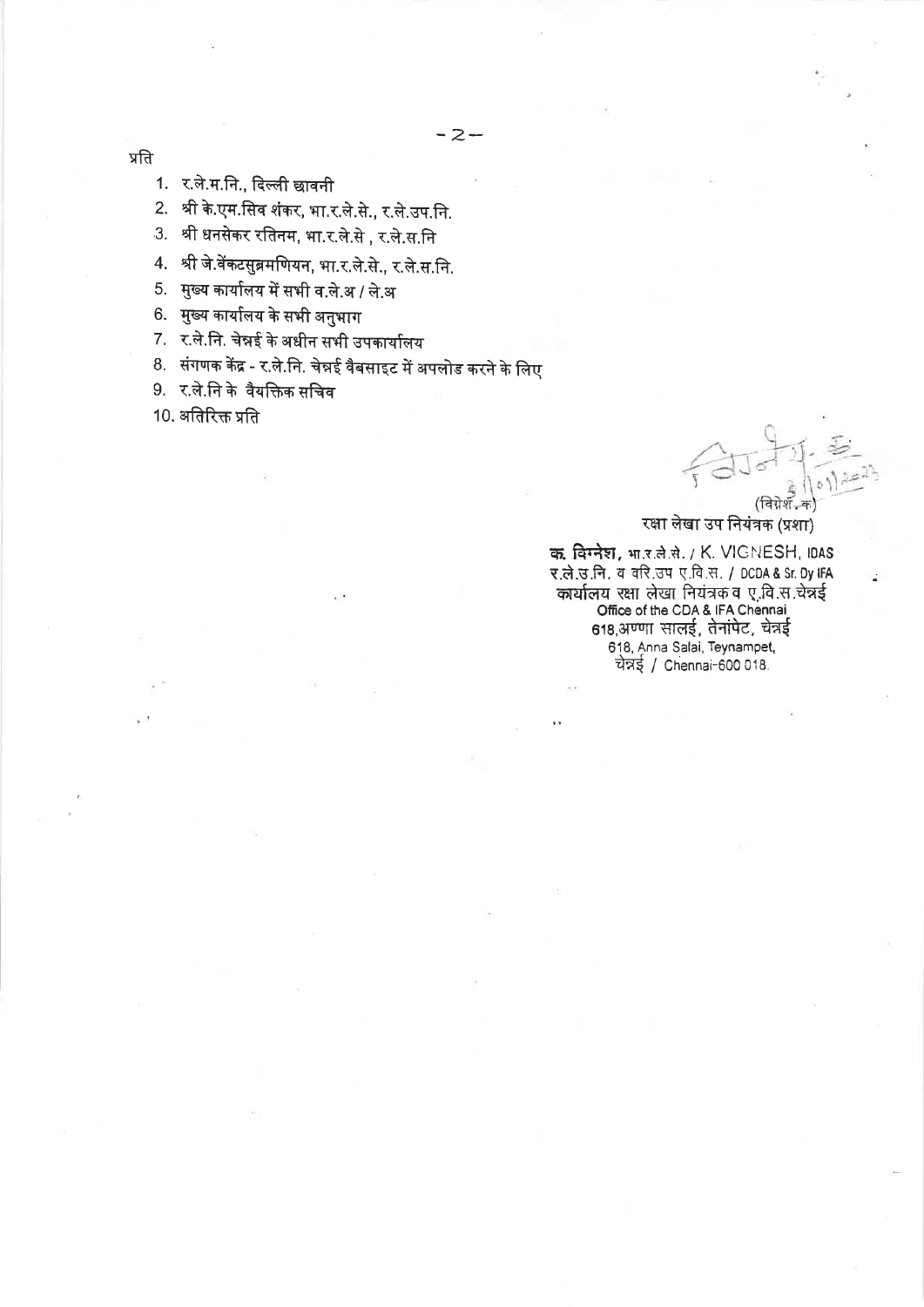# OFFICE OF THE CONTROLLER OF DEFENCE ACGOUNTS, 618, ANNA SALAI, TEYNAMPET, CHENNAI.6OO 018

Ŝ.

TEL: 044-24349980<br>
FAX: 044-24348142<br>
DATED 31/01/2022

**ADMIN ORDER NO. 2** 

### SUB: Reconstitution of Defence Accounts Placement Board for transfer / Posting of SAOs / AOs - reg.

## REF: HQrs. letter No. AN/ll/2153/2009-AOGE dt. 26/0612019, 0411012019 & CDA Chennai Admin Order No. 07 dated 25/03/2021.

ln supersession of earlier order on the subject as circulated vide this office Admin Order No. 07 dated 25/03/2021, it has been decided by the undersigned to re-constitute the Defence Accounts Placement Board (DAPB) comprising the following three IDAS Officers to carryout placement of SAOs / AOs within CDA Chennai organisation.

#### 1. ShriK M Siva Shankar, IDAS, DCDA

2. Shri Dhanasekar Rathinam, IDAS, ACDA

3. ShriJ Venkatasubramanian, IDAS, ACDA

The Board will be a recommendatory body and their recommendations will be placed before the Competent Authority for final orders, as per rules. The Board will offer their recommendations in accordance with the following guidelines.

> 2(i) Posting in the O/o AOs GE and assignment / sections dealing with third party payment in the main office / sub-offices will not be for more than two tenure in AO / SAO grade.

> 2(ii) A cooling off period of 03 years between two such assignments where third party payment is involved, should be maintained.

> 2(iii) ln case the vacancy of SAO / AO could not be filled up through our own manpower resources, members should bring out their views on the recommendations in order to refer such cases to HQrs. Office for placement.

> 3 Transfer / posting in respect of SAO /AO would be carried out by HQrs. Office in following cases:-

- (i) lnter-Command transfer / posting
- (ii) Foreign Posting
- (iii) Transfer/posting on repatriation from Hard / Tenure / Centrally Controlled stations, if choice station of the individual falls outside the jurisdiction of CDA Chennai
- (iv) Transfer / Posting of SAOs / AOs posted in PIFA / IFA Offices would be carried out by HQrs. Office only.
- (v) Transfer / posting of AAOs on their promotion to AO grade.

Authority: ON in File No. AN/I/1005/DAPB/SAO-AO dt. 31<sup>st</sup> January 2022.

sd/- (MAULISHREE PANDE) CONTROLLER

Contd...... ....... Pl2